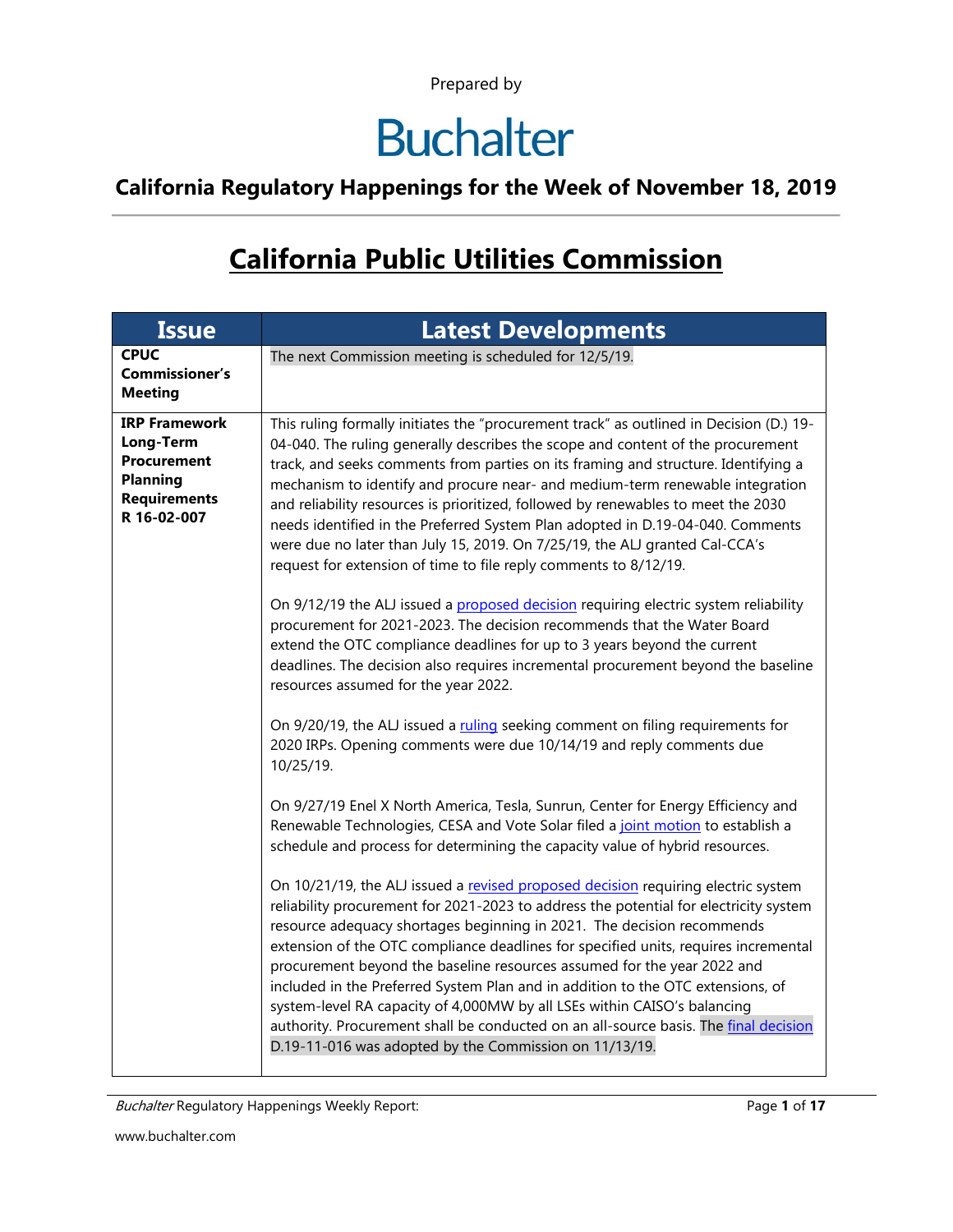## **Buchalter**

|                           | On 11/6/19 the ALJ issued a ruling seeking comments on proposed reference           |
|---------------------------|-------------------------------------------------------------------------------------|
|                           | system portfolio and related policy actions. Comments are due by 11/27/19 and       |
|                           | reply comments are due by 12/13/19.                                                 |
| <b>Streamlining</b>       | This rulemaking addresses streamlining interconnection of distributed energy        |
| <b>Interconnection of</b> | resources and improvements to rule 21.                                              |
| <b>Distributed Energy</b> |                                                                                     |
| <b>Resources and</b>      | A Proposed Decision was issued on February 22, 2019, adopting the Proposals from    |
| <b>Improvements to</b>    | the March 15, 2018 workshop Group 1 Report. The Proposed Decision was               |
| <b>Rule 21 (R17-07-</b>   |                                                                                     |
| 007)                      | approved at the Commission's Meeting March 28, 2019. Status reports from            |
|                           | working groups have been filed.                                                     |
|                           |                                                                                     |
|                           | THE CALIFORNIA ENERGY STORAGE ALLIANCE filed a motion to establish a sub-           |
|                           | group and schedule a joint workshop with R18-12-006 to introduce proposal on        |
|                           | mobile inverter technical requirements for Rule 21 interconnection.                 |
|                           |                                                                                     |
|                           | On 8/23/19, a Joint ALJ ruling establishing a subgroup and schedule to develop a    |
|                           | proposal on mobile inverter technical requirements for Rule 21 was issued. A        |
|                           | workshop is scheduled for 12/17/19.                                                 |
| <b>Resource</b>           | On 10/24/19, CalCCA filed an application for rehearing of D.19-10-021, addressing   |
| Adequacy,                 | RA import rules stating that the ruling does not affirm existing rules but rather   |
| <b>Consider Program</b>   | creates new requirements that will effect a sea change in the way import RA is      |
| <b>Refinements and</b>    |                                                                                     |
| <b>Establish Annual</b>   | transacted and bid into the CAISO. In conjunction with the application for          |
| <b>Local and Flexible</b> | rehearing, CalCCA filed a motion for stay of the decision and motion to shorten the |
| <b>Procurement</b>        | comment period.                                                                     |
| <b>Obligations for</b>    |                                                                                     |
| the 2019 and 2020         | On 10/30/19, CalCCA filed a petition for modification of D.19-06-026. CalCCA        |
| <b>Compliance Years.</b>  | requests that the Commission grant Energy Division Staff authority to grant waivers |
| (R17-09-020)              | of system and flexible RA requirements beginning with the 2020 compliance year.     |
|                           |                                                                                     |
|                           | On 11/18/19 CAISO and Powerex each filed rehearing requests of D.19-12-021.         |
| <b>Resource</b>           | On 11/7/19 the Commission opened a rulemaking to oversee the Resource               |
| <b>Adequacy</b>           | Adequacy program, consider any changes and refinements to the program and           |
| Program, Consider         | establish forward RA procurement obligations applicable to LSEs beginning with the  |
| Program                   | 2021 compliance year. This rulemaking is the successor to R17-09-020. Comments      |
| <b>Refinements, and</b>   | are due on 12/3/19.                                                                 |
| <b>Establish Forward</b>  |                                                                                     |
| <b>Resource</b>           |                                                                                     |
| Adequacy                  |                                                                                     |
| <b>Procurement</b>        |                                                                                     |
| <b>Obligations</b>        |                                                                                     |
| $(R.19-11-009)$           |                                                                                     |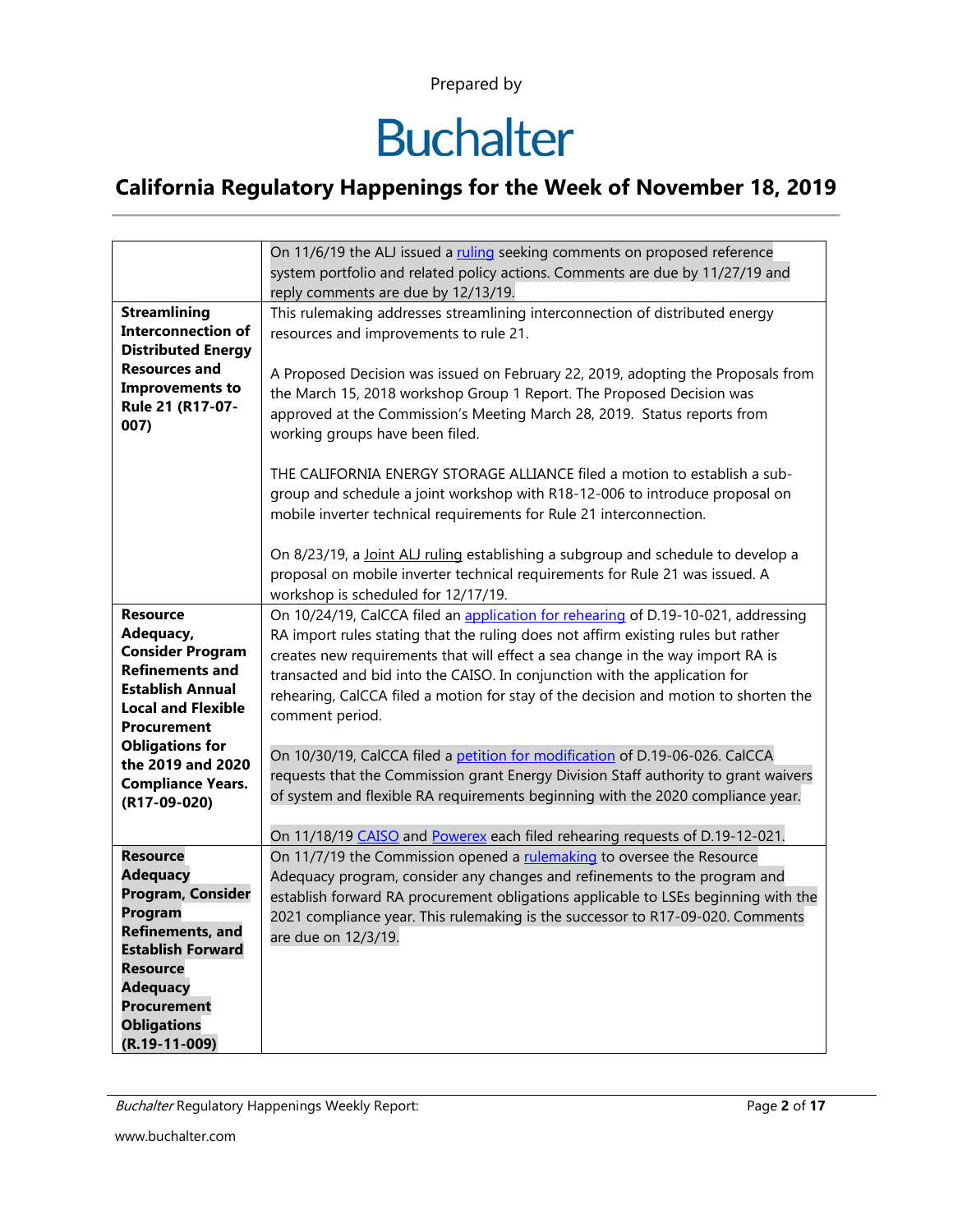## **Buchalter**

| <b>Successor to</b>                              |                                                                                                                |
|--------------------------------------------------|----------------------------------------------------------------------------------------------------------------|
| <b>Existing Net</b>                              | On March 8, 2019, a Ruling Regarding Enhanced Consumer Protections for                                         |
| <b>Energy Metering</b>                           | Net Energy Metering Customers was filed. It proposed additional consumer                                       |
| <b>Tariffs pursuant to</b><br><b>PUC Section</b> | protection rules for net-energy metering customers and suggested that the                                      |
| 2827.1 (R.14-07-                                 | Commission might assert authority over third-party solar providers.                                            |
| 002)                                             | On March 26, 2019, a Decision was issued                                                                       |
|                                                  | http://docs.cpuc.ca.gov/PublishedDocs/Efile/G000/M277/K012/277012630.PDF on                                    |
|                                                  | an application for rehearing over how best to interpret Decision 16-01-044                                     |
|                                                  | regarding assessment of nonbypassable charges under net energy metering                                        |
|                                                  | successor tariffs. The decision clarifies the determination in Resolution E-4792 that                          |
|                                                  | nonbypassable charges shall be assessed on the net kilowatt-hours consumed in                                  |
|                                                  | each metered interval, and not on the basis of instantaneous netting, under the net                            |
|                                                  | energy metering successor tariff. The Decision (19-04-019) was adopted on April 25,                            |
|                                                  | 2019.                                                                                                          |
|                                                  | On 6/28/19 the Assigned Commissioner issued a sixth amended scoping memo and                                   |
|                                                  | ruling. The issues in the fifth amended scoping memo remain with the scope of the                              |
|                                                  | proceeding. The highest priority issues for the remainder of the proceeding include                            |
|                                                  | consumer protection and resolution of outstanding petitions for modification. The                              |
|                                                  | ruling sets a deadline of 7/1/20 for completion of the proceeding.                                             |
|                                                  |                                                                                                                |
|                                                  | On 8/15/19, a prehearing conference was held.                                                                  |
|                                                  | On 10/18/19, the Assigned Commissioner issued a ruling regarding enhanced                                      |
|                                                  | consumer protections via potential modifications to customer information packet                                |
|                                                  | signature requirement and solar provider registration process for interconnecting                              |
|                                                  | under net energy metering. Comments were due by 11/4/19.                                                       |
| <b>Continued</b>                                 | On 7/26/18 the Commission opened the rulemaking. The rulemaking is intended to                                 |
| <b>Implementation of</b>                         | consider adoption of a new standard offer contract that will be available to any                               |
| the Public Utility                               | Qualifying Facility of 20 MW or less seeking to sell electricity to a Commission-                              |
| <b>Regulatory</b>                                | jurisdictional utility pursuant to PURPA. The rulemaking will also consider adoption                           |
| <b>Policies Act and</b>                          | of a price to be paid at the time of delivery where a QF has opted to sell as-                                 |
| <b>Related Matters</b>                           | available energy to the utility without a contract.                                                            |
| $(R.18-07-017)$                                  |                                                                                                                |
|                                                  |                                                                                                                |
|                                                  | A Scoping Memo and Ruling was issued on November 2, 2018.                                                      |
|                                                  | http://docs.cpuc.ca.gov/PublishedDocs/Efile/G000/M236/K009/236009738.PDF                                       |
|                                                  |                                                                                                                |
|                                                  | On 10/22/19, the ALJ issued a ruling providing additional information regarding the                            |
|                                                  | appropriate contract duration for new electric generation projects and provides an                             |
|                                                  | opportunity for parties to file and serve supplemental comments on the issue.<br>Comments were due by 11/7/19. |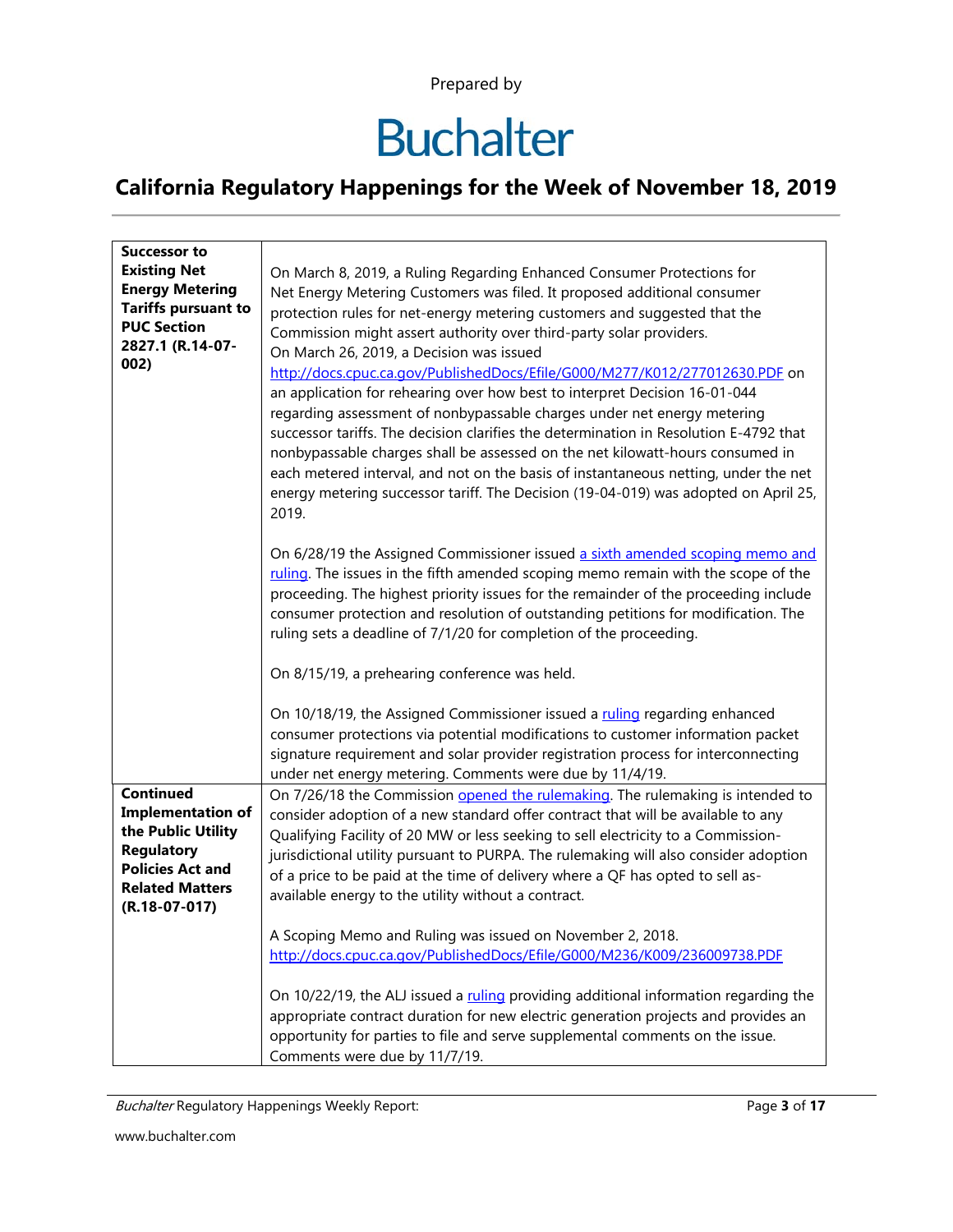## **Buchalter**

| <b>Power Charge</b>        | D1810019 was adopted on October 11, 2018, to address concerns that the existing          |
|----------------------------|------------------------------------------------------------------------------------------|
| <b>Indifference</b>        | cost allocation and recovery mechanism does not prevent cost shifting between            |
| <b>Adjustment:</b>         | different groups of customers, contrary to statutes that (1) authorized customers to     |
| <b>Order Instituting</b>   | engage in direct access transactions for electricity and (2) provided for formation of   |
| <b>Rulemaking to</b>       | CCAs. The Commission adopted revised inputs to the market price benchmark                |
| <b>Review, Revise,</b>     |                                                                                          |
| and Consider               | (MPB) that is used to calculate the Power Charge Indifference Adjustment (PCIA),         |
| <b>Alternatives to the</b> | the rate intended to equalize cost sharing between departing load and bundled            |
| <b>Power Charge</b>        | load. The revised methodology will be used to calculate the PCIA that took effect as     |
| <b>Indifference</b>        | of January 1, 2019. A second phase was initiated to enable parties to continue           |
| <b>Adjustment</b>          | working together to develop longer-term solutions and to consider the                    |
|                            | development and implementation of a comprehensive solution to the issue of               |
| $(R17-06-026)$             | excess resources in utility portfolios. Requests for rehearing were filed by many        |
|                            | parties, including Buchalter on behalf of the California Community Choice                |
|                            |                                                                                          |
|                            | Association. The Phase 2 Scoping Ruling was issued 2/1/19.                               |
|                            | http://docs.cpuc.ca.gov/PublishedDocs/Efile/G000/M263/K449/263449702.PDF                 |
|                            |                                                                                          |
|                            | On 7/1/19 the California Community Choice Association and PG&E filed a joint             |
|                            | motion to amend the scoping memo. The parties requested additional comment               |
|                            | opportunity and extension of time to request evidentiary hearings related to             |
|                            | Working Group One, Issues 8-12 Final Report. On 7/9/19 the ALJ issued a ruling           |
|                            | modifying the procedural schedule from the scoping memo to allow for additional          |
|                            | comment opportunities.                                                                   |
|                            |                                                                                          |
|                            |                                                                                          |
|                            | On 10/17/19, the Commission adopted a decision refining the method to develop            |
|                            | and true up market price benchmarks.                                                     |
| <b>Order Instituting</b>   | The goal of this Rulemaking is to adopt criteria and a methodology for the               |
| <b>Rulemaking to</b>       | Commission to use in future applications for cost recovery of wildfire costs. A          |
| <b>Implement Public</b>    | Scoping Memo and Ruling was issued on March 29, 2019:                                    |
| <b>Utilities Code</b>      | http://docs.cpuc.ca.gov/PublishedDocs/Efile/G000/M277/K012/277012679.PDF                 |
| <b>Section</b>             |                                                                                          |
| 451.2 Regarding            | At the 6/27/19 meeting the Commission adopted a decision which sets forth criteria       |
| <b>Criteria and</b>        | and a methodology for wildfire cost recovery pursuant to Public Utilities Code           |
| <b>Methodology for</b>     |                                                                                          |
| <b>Wildfire Cost</b>       | Section 451.2.                                                                           |
| <b>Recovery</b>            |                                                                                          |
| Pursuant to                | On 8/7/19 PG&E filed an application for rehearing of Decision D.19-06-027. PG&E          |
| <b>Senate Bill 901</b>     | alleges that the Decision contains legal errors, violating Public Utilities Code Section |
| (2018) R19-01-006          | 451.2 because it prohibits a utility that has filed a petition under Chapter 11 of the   |
|                            | Bankruptcy Code from accessing the Customer Harm Threshold established by law            |
|                            | and the Commission will not determine the CHT until a utility files an application to    |
|                            | recover 2017 wildfire costs and because the Commission requires ratepayer                |
|                            |                                                                                          |
|                            | protection mechanisms as a condition of accessing section 451.2                          |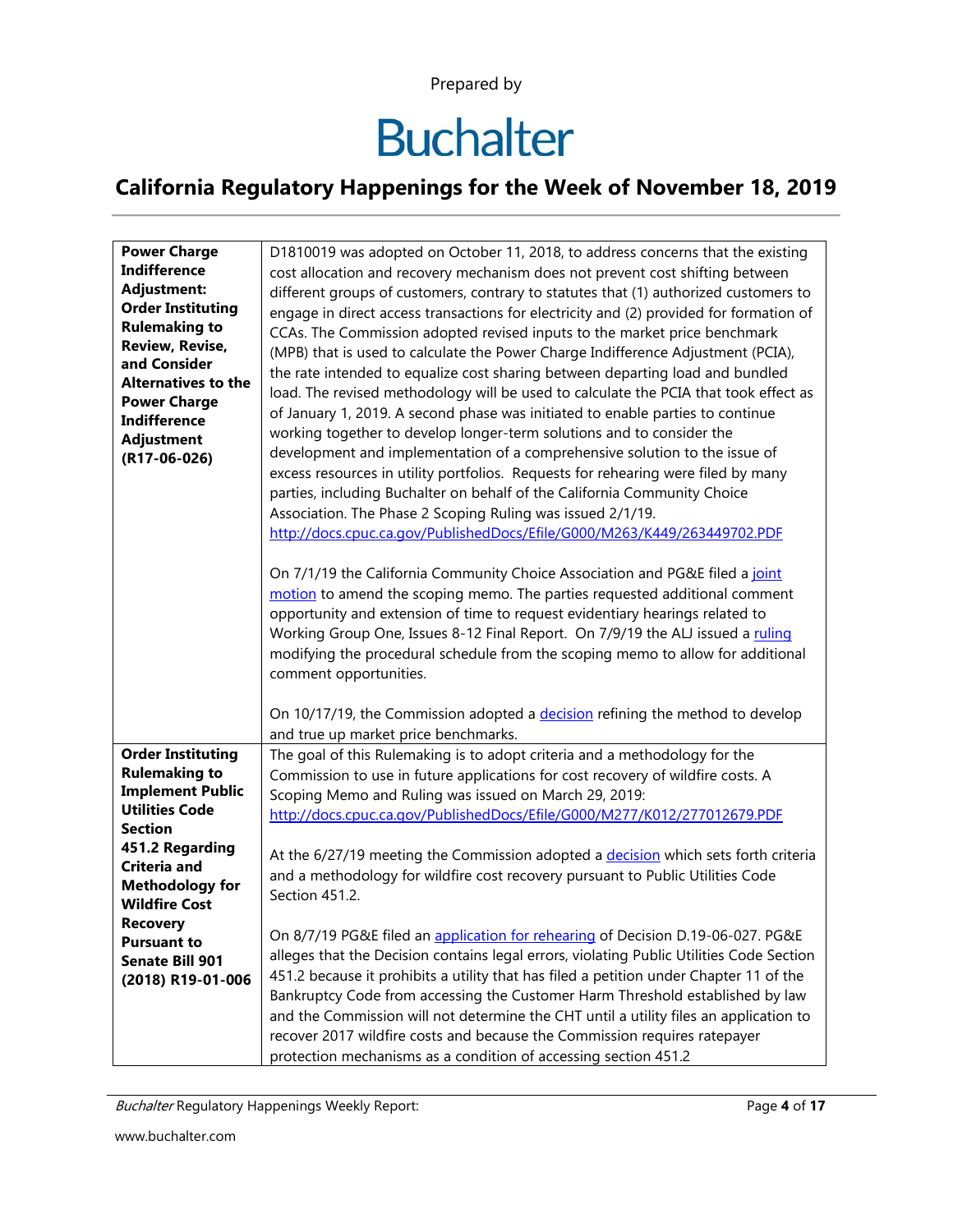## **Buchalter**

#### **California Regulatory Happenings for the Week of November 18, 2019**

| <b>Order Instituting</b>  | At the June 13 <sup>th</sup> meeting, the Commission considered an Order Instituting                |
|---------------------------|-----------------------------------------------------------------------------------------------------|
| <b>Investigation to</b>   | Investigation on the Commission's Own Motion to Determine Whether Pacific Gas                       |
| <b>Determine PG&amp;E</b> | and Electric Company and PG&E Corporation's Organizational Culture and                              |
| <b>Corporation's</b>      | Governance Prioritize Safety.                                                                       |
| <b>Organizational</b>     | A ruling issued June 18, 2019, established a process for parties to comment on                      |
| <b>Culture and</b>        | proposals that may improve the safety culture of PG&E. The proposals are: 1)                        |
| Governance                | Separating PG&E into separate gas and electric utilities or selling the gas assets; 2)              |
| <b>Prioritize Safety.</b> | Establishing periodic review of PG&E's Certificate of Convenience and Necessity                     |
| I.15-08-019               |                                                                                                     |
|                           | (CPCN); 3) Modification or elimination of PG&E Corp.'s holding company structure;                   |
|                           | and 4) Linking PG&E's rate of return or return on equity to safety performance                      |
|                           | metrics. Comments were due July 19, 2019.                                                           |
| <b>DECISION ON</b>        | A preliminary decision was issued establishing the procurement requirements at                      |
| <b>SB100 RPS</b>          | 44% by 2024, 52% by 2027, and 60% by 2030 for SB 100 compliance.                                    |
| <b>PROCUREMENT</b>        |                                                                                                     |
| <b>QUANTITIES</b>         | On 6/27/19 the Commission adopted D1906023 implementing provisions of SB                            |
| R.18-07-003               | 100 relating to procurement quantity requirements under the CA RPS. The decision                    |
|                           | requires                                                                                            |
|                           | For compliance period 2021-2024, retail sellers must procure no less than                           |
|                           | 44% of their retail sales from eligible resources by 12/31/24                                       |
|                           | For compliance period 2025-2027 the requirement is 52%<br>$\overline{\phantom{a}}$                  |
|                           | For compliance period 2028-2030 the requirement is 60%<br>$\blacksquare$                            |
|                           | Progress towards compliance during intervening years of each compliance<br>$\overline{\phantom{a}}$ |
|                           | period from 2021-2030 will continue to be treated using the same straight-                          |
|                           | line method set out in previous decisions.                                                          |
|                           | For each compliance period beginning with the 2031-2033 compliance                                  |
|                           | period each retail seller must procure not less than 60% of retail sales from                       |
|                           | eligible resources measured as an average over the compliance period.                               |
|                           |                                                                                                     |
|                           | On 7/2/19 the ALJ issued a proposed decision on enforcement of the RPS program                      |
|                           | rules. Opening comments were due by 7/22/19. The proposed decision imposes                          |
|                           |                                                                                                     |
|                           | fines on Liberty Power Holdings (\$431,014) and Gexa Energy (\$1,725,461) for failing               |
|                           | to comply with certain program requirements.                                                        |
|                           |                                                                                                     |
|                           | On 10/3/19, the Commission adopted a decision, which adopts modeling                                |
|                           | requirements to calculate effective load carrying capability values for RPS                         |
|                           | procurement.                                                                                        |
|                           |                                                                                                     |
|                           | On 11/19/19 the ALJ issued a proposed decision on 2019 RPS procurement plans.                       |
| <b>DECISION</b>           | The decision addresses the demand response auction mechanism (Auction                               |
| <b>ADDRESSING</b>         | Mechanism) which needs several immediate critical changes to address                                |
| <b>AUCTION</b>            | shortcomings in performance, reliability, and offering competitive prices in the                    |
| <b>MECHANISM,</b>         | wholesale energy market. The ALJ's proposed decision would approve a four-year                      |

Buchalter Regulatory Happenings Weekly Report: Page **5** of **17**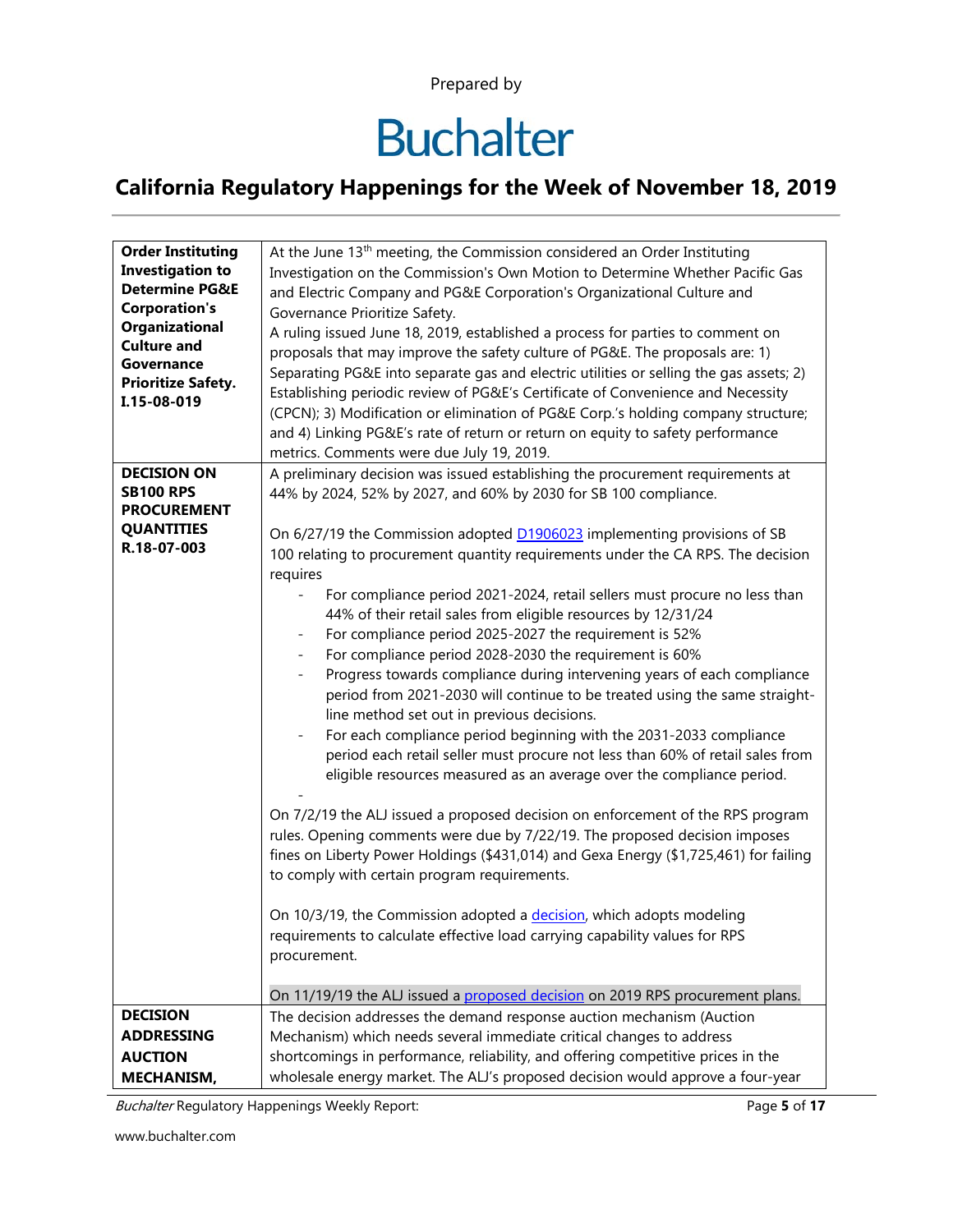## **Buchalter**

#### **California Regulatory Happenings for the Week of November 18, 2019**

| <b>BASELINES, AND</b>              | continuation of the Auction Mechanism to improve these shortcomings, beginning                                                                                                                                                                                                                                           |
|------------------------------------|--------------------------------------------------------------------------------------------------------------------------------------------------------------------------------------------------------------------------------------------------------------------------------------------------------------------------|
| <b>AUTO DEMAND</b>                 | with critical improvements in a 2019 solicitation. Related policy matters are                                                                                                                                                                                                                                            |
| <b>RESPONSE FOR</b>                | scheduled to be addressed by the end of 2019, which will be followed by an                                                                                                                                                                                                                                               |
| <b>BATTERY</b>                     | informal process to address technical and contractual improvements to the Auction                                                                                                                                                                                                                                        |
| <b>STORAGE</b>                     | Mechanism.                                                                                                                                                                                                                                                                                                               |
| <b>BATTERY</b>                     |                                                                                                                                                                                                                                                                                                                          |
| <b>STORAGE</b>                     | On 11/15/19 the ALJ issued a proposed decision refining the demand response                                                                                                                                                                                                                                              |
| A1701012,<br>A1701018,<br>A1701019 | auction mechanism. The proposed decision confirms that the auction mechanism is<br>a mechanism to procure not only RA but energy as well.                                                                                                                                                                                |
| <b>OIR to Examine</b>              | On 8/14/19, Commissioner Picker issued a Phase 2 Scoping Memo and Ruling.                                                                                                                                                                                                                                                |
| <b>Electric Utility De-</b>        | Phase 2 issues include; definitions/standard nomenclature, AFN populations, PSPS                                                                                                                                                                                                                                         |
| <b>Energization of</b>             | strategy and decision-making, notification and communication, PSPS and                                                                                                                                                                                                                                                   |
| <b>Power Lines in</b>              | transmission lines and lessons learned. Various parties filed comments and                                                                                                                                                                                                                                               |
| <b>Dangerous</b>                   | proposals.                                                                                                                                                                                                                                                                                                               |
| <b>Conditions R18-</b>             |                                                                                                                                                                                                                                                                                                                          |
| 12-005                             | On 11/1/19 the ALJ issued a ruling advising parties of upcoming amended scoping<br>memo and suspending the current procedural schedule in the rulemaking.                                                                                                                                                                |
|                                    | On 11/12/19 the Assigned Commissioner and ALJ issued a ruling directing PG&E to<br>show cause why it should not be sanctioned by the Commission for violation of<br>Public Utilities Code Sections 451, Commission Decision D.19-05-042 and<br>Resolution ESRB-8 for failing to properly communicate with its customers, |
|                                    | coordinate with local governments and communicate with Critical Facilities and<br>Public Safety Partners during Public Safety Power Shutoff events during 10/9-12/19<br>and 10/23-11/1/19. An evidentiary hearing is scheduled for 12/9/19.                                                                              |

### **California Energy Commission**

| <b>Issue</b>                                                                                                            | <b>Latest Developments</b>                                                                                                                                                                                                                                                                                                                                                                              |
|-------------------------------------------------------------------------------------------------------------------------|---------------------------------------------------------------------------------------------------------------------------------------------------------------------------------------------------------------------------------------------------------------------------------------------------------------------------------------------------------------------------------------------------------|
| <b>CEC Business</b><br><b>Meeting</b>                                                                                   | The next regularly scheduled Business Meeting will be held 12/11/19.                                                                                                                                                                                                                                                                                                                                    |
| <b>AB 1110 Revised</b><br><b>Power Source</b><br><b>Reporting to</b><br><b>Disclose GHG</b><br><b>Intensity Factors</b> | The California Energy Commission (Energy Commission) has completed pre-<br>rulemaking to amend the Power Source Disclosure (PSD) regulations as required<br>with the recent passage of AB 1110 and formal rulemaking will commence in May<br>2019 with an effective date of Spring 2020. The PSD program discloses to<br>consumers a retail supplier's various sources of electricity compared with the |
|                                                                                                                         | electricity mix of California as a whole. This program will fundamentally shift under                                                                                                                                                                                                                                                                                                                   |

Buchalter Regulatory Happenings Weekly Report: Page 6 of 17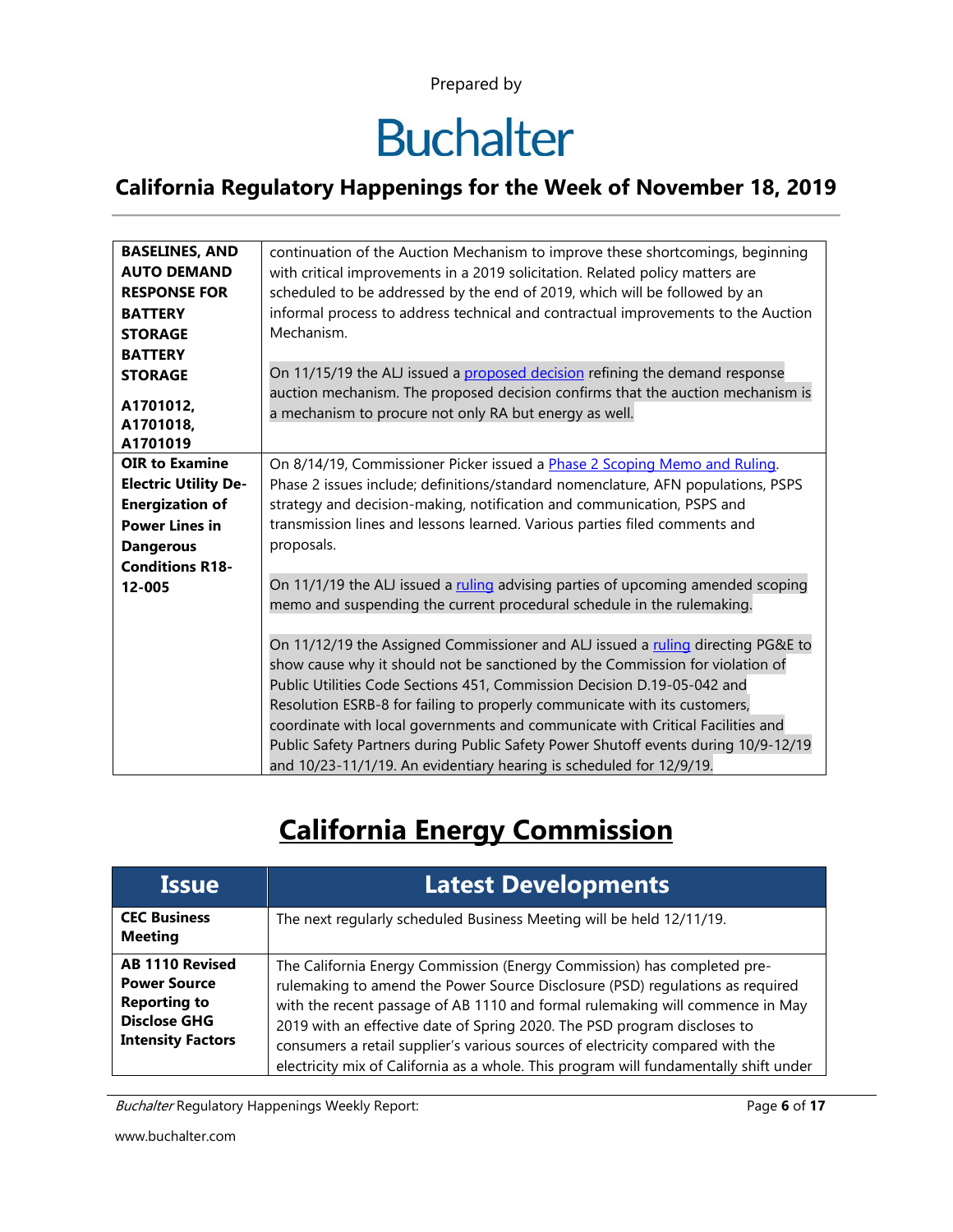## **Buchalter**

|                                                                                                 | AB 1110 by additionally requiring disclosure of a retail supplier's greenhouse gas<br>(GHG) emissions intensity factors for its retail electricity offerings. Retail suppliers<br>will begin disclosing their emissions in 2020 for the 2019 calendar on the Power<br>Content Label (PCL). At the same time, AB 1110 requires the Energy Commission to<br>develop guidance for the disclosure of unbundled renewable energy credits (RECs).<br>A public hearing to consider the possible adoption of proposed regulation<br>governing the power source disclosure program originally scheduled for 11/13/19<br>was postponed. The CEC has indicated that it will be amending the Express Terms<br>of the proposed regulations and issue 15-day changes.                                                                                                                                                                                                                                                   |
|-------------------------------------------------------------------------------------------------|-----------------------------------------------------------------------------------------------------------------------------------------------------------------------------------------------------------------------------------------------------------------------------------------------------------------------------------------------------------------------------------------------------------------------------------------------------------------------------------------------------------------------------------------------------------------------------------------------------------------------------------------------------------------------------------------------------------------------------------------------------------------------------------------------------------------------------------------------------------------------------------------------------------------------------------------------------------------------------------------------------------|
| <b>2019 IEPR</b>                                                                                | Scoping and topic workshops for the 2019 IEPR are underway.<br>A workshop on 2019 Preliminary California Energy Demand Electricity and Natural<br>Gas Demand Forecast was held on 8/15/19.<br>A joint agency workshop on energy efficiency and building decarbonization was<br>held on 8/27/19.<br>A Workshop on Near-Zero Carbon electricity was held on 9/24/19.<br>A Workshop on Emerging Trends for the California Energy Demand Forecast was<br>held on 9/26/19.<br>A Workshop on Offshore Wind was held on 10/3/19.<br>A Workshop on revised natural gas price forecast and draft outlook electricity<br>modeling and results was held on 10/30/19.                                                                                                                                                                                                                                                                                                                                                 |
|                                                                                                 | On 11/12/19 the CEC posted the Draft 2019 IEPR. Comments are due by 11/27/19.                                                                                                                                                                                                                                                                                                                                                                                                                                                                                                                                                                                                                                                                                                                                                                                                                                                                                                                             |
| <b>Publicly Owned</b><br><b>Utilities Voluntary</b><br>Green Program &<br><b>RPS Obligation</b> | A workshop was held on 9/10/19 to solicit comments on potential amendments to<br>the Enforcement procedures for the RPS for Local POUs. Proposed changes<br>include:<br>Establishing new compliance periods and procurement targets<br>Implementing a new long-term procurement requirement.<br>Modifying rules for the calculation of excess procurement.<br>$\overline{\phantom{0}}$<br>Modifying requirements for optional compliance measures, including<br>$\overline{\phantom{0}}$<br>costs limitations and delay of timely compliance.<br>Implementing a retail sales reduction for voluntary green pricing<br>programs and shared renewable generation programs.<br>Modifying exemptions for local POU with qualifying large hydroelectric<br>generation.<br>Implementing exemptions for qualifying POU procurement from gas-fired<br>generation and generation from unavoidable long-term coal contracts<br>and ownership agreements.<br>Clarifications to other existing regulatory provisions. |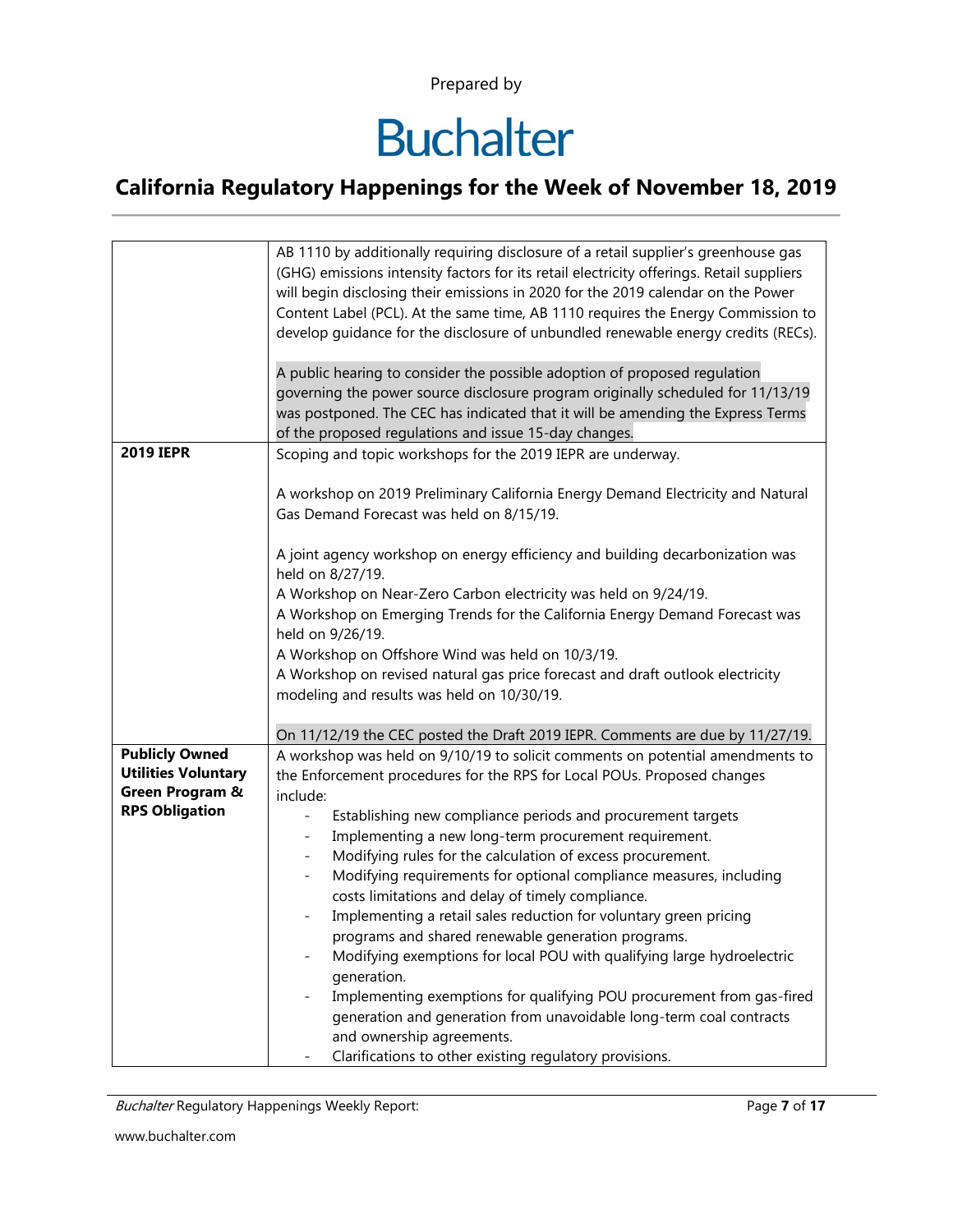### **Buchalter**

**California Regulatory Happenings for the Week of November 18, 2019**

### **California Air Resources Board**

| <b>Issue</b>                              | <b>Latest Developments</b>                                                                                                                                                                                                                                                                                                                                                                              |
|-------------------------------------------|---------------------------------------------------------------------------------------------------------------------------------------------------------------------------------------------------------------------------------------------------------------------------------------------------------------------------------------------------------------------------------------------------------|
| Cap and Trade &<br><b>GHG Reporting</b>   | A workshop was held on 8/16/19 to evaluate allowance supply.                                                                                                                                                                                                                                                                                                                                            |
|                                           | A meeting of the Compliance Offset Protocol Task Force was held on 10/24/19.                                                                                                                                                                                                                                                                                                                            |
|                                           | On 11/18/19 ARB announced that it had initiated an investigation into whether<br>compliance offset credits issued for livestock methane destruction events that took<br>place at the Scenic View Dairy in Holland, Michigan may have been generated while<br>the facility was not in compliance with the health and safety rules of the Michigan<br>Department of Environment, Great Lakes, and Energy. |
| <b>Low Carbon Fuel</b><br><b>Standard</b> | A public workshop was held on 7/31/19 to discuss potential amendments to the<br>cost containment features of the LCFS. Staff Presentation Handout<br>A public hearing was held on 11/21/19 to consider adoption of proposed<br>amendments to the LCFS. Notice. Comments were due on the proposed revisions<br>by 11/18/19. Proposed Regulation Order ISOR                                               |

### **California Independent System Operator**

| <b>Issue</b> | <b>Latest Developments</b>                                                            |
|--------------|---------------------------------------------------------------------------------------|
| Meeting      | <b>Board of Governors</b>   The next Board meeting will be held December 18-19, 2019. |

### **CAISO Stakeholder Initiatives**

| <b>Issue</b>              | <b>Latest Developments</b>                                                       |
|---------------------------|----------------------------------------------------------------------------------|
| <b>Energy Imbalance</b>   | The EIM governing body will meet on 12/4/19.                                     |
| <b>Market</b>             |                                                                                  |
| <b>Energy Storage and</b> | Phase 4 addresses the following topics: 1. Adding a state of charge parameter in |
| <b>Distributed Energy</b> | the non-generator resource model; 2. Applying market power mitigation to energy  |
| <b>Resources</b>          | storage resources; 3. Streamlining interconnection agreements for non-generator  |

Buchalter Regulatory Happenings Weekly Report: Page 8 of 17

www.buchalter.com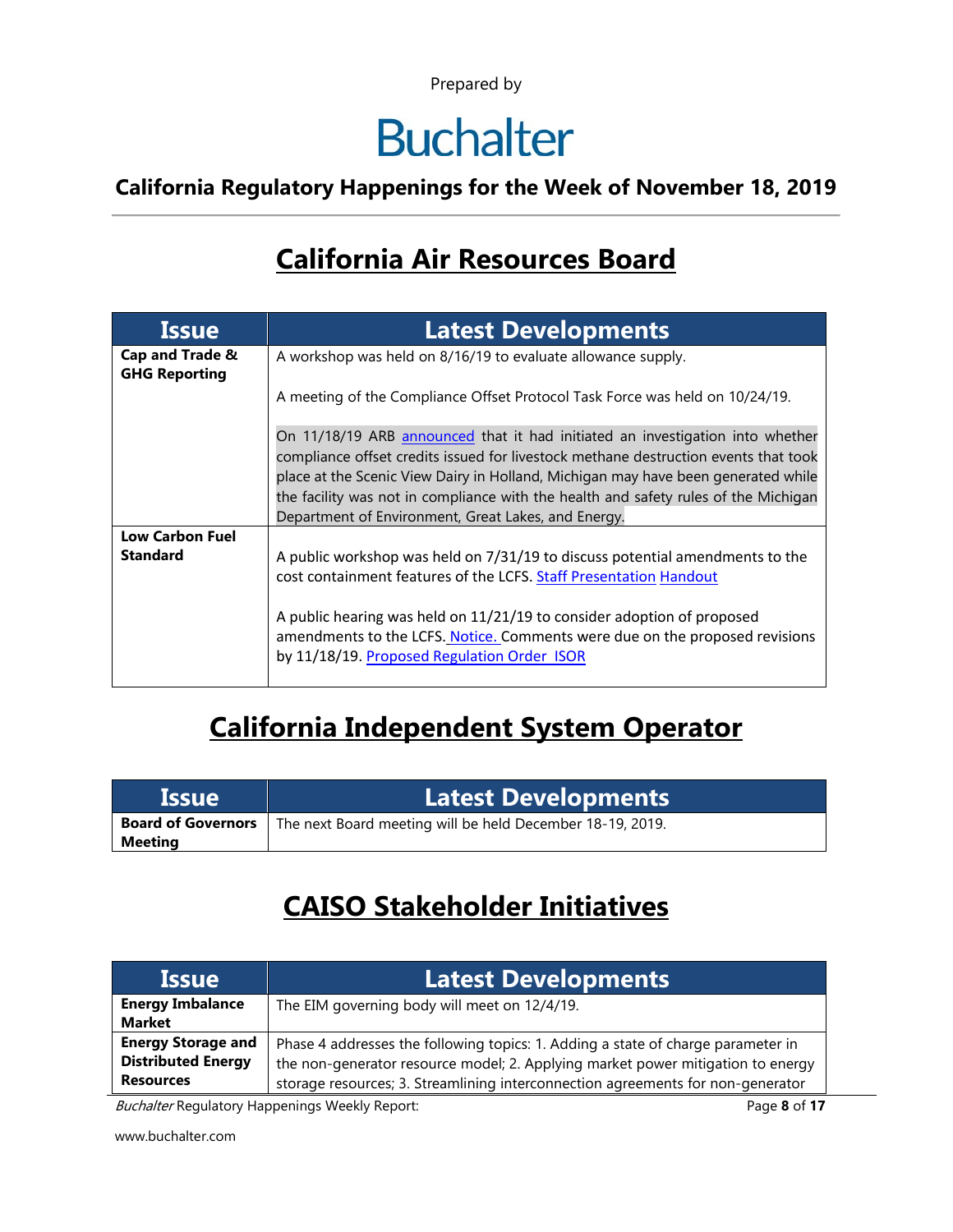## **Buchalter**

#### **California Regulatory Happenings for the Week of November 18, 2019**

| <b>Participation</b><br>(Phases 3 and 4)       | resource participants 4. Establishing parameters to better reflect demand response<br>resource operational characteristics; 5. Vetting qualification and operational<br>processes for variable-output demand response resources; and 6. Discussing the<br>non-24x7 settlement implications of behind the meter resources within the non-<br>generator resource model. http://www.caiso.com/Documents/StrawProposal-<br>EnergyStorageandDistributedEnergyResourcesPhase4.pdf.<br>A working group meeting was held on 6/27/19. Presentation<br>A working group call was held on 8/21/19. Market Notice<br>On 10/21/19, CAISO posted a revised straw proposal. A meeting to discuss was<br>held on 10/28/19. |
|------------------------------------------------|-----------------------------------------------------------------------------------------------------------------------------------------------------------------------------------------------------------------------------------------------------------------------------------------------------------------------------------------------------------------------------------------------------------------------------------------------------------------------------------------------------------------------------------------------------------------------------------------------------------------------------------------------------------------------------------------------------------|
|                                                | A meeting to discuss will be held on 12/3/19. Notice                                                                                                                                                                                                                                                                                                                                                                                                                                                                                                                                                                                                                                                      |
| <b>Resource Adequacy</b><br><b>Enhancement</b> | Purpose: The rapid transformation of the resource fleet to a cleaner, more variable<br>and energy limited fleet is generating the need to reexamine all aspects of the<br>ISO's Resource Adequacy (RA) program. In 2006, at the onset of the RA program in<br>California, the dominant technology used for energy production in California was<br>gas fired generation paired with a large quantity of hydroelectric resources. While<br>some of these resources were subject to use-limitations due to environmental,<br>start limits or air permits, they were generally available to produce energy when<br>and where needed.                                                                          |
|                                                | However, as the fleet is transitioning away from its traditional make-up to a fleet<br>that can achieve the objectives of SB 100, 1 the ISO must rely on very different<br>resource portfolio to reliably operate the grid. In this stakeholder initiative, the ISO,<br>in collaboration with the CPUC and stakeholders, will explore reforms needed to<br>the ISO's resource adequacy rules, requirements, and processes to ensure the<br>future reliability and operability of the grid.                                                                                                                                                                                                                |
|                                                | The current proposal and comments submitted can be found at<br>http://www.caiso.com/informed/Pages/StakeholderProcesses/ResourceAdequacyE<br>nhancements.aspx                                                                                                                                                                                                                                                                                                                                                                                                                                                                                                                                             |
|                                                | Working group meetings were held on 7/8-9. Presentation                                                                                                                                                                                                                                                                                                                                                                                                                                                                                                                                                                                                                                                   |
|                                                | On 10/3/19, CAISO posted a Second Revised Straw Proposal on resource adequacy<br>enhancements and a Draft Final Proposal on Local RA with Availability-Limited<br>Resources and Slow Demand Response. A meeting to discuss was held on 10/9/19.                                                                                                                                                                                                                                                                                                                                                                                                                                                           |
| <b>Day-Ahead Market</b>                        | On 2/8/18 CAISO launched a new initiative, Day-Ahead Market Enhancements to                                                                                                                                                                                                                                                                                                                                                                                                                                                                                                                                                                                                                               |
| <b>Enhancements</b>                            | address ramping and uncertainty previously left to be resolved by the real-time                                                                                                                                                                                                                                                                                                                                                                                                                                                                                                                                                                                                                           |

Buchalter Regulatory Happenings Weekly Report: Page **9** of **17**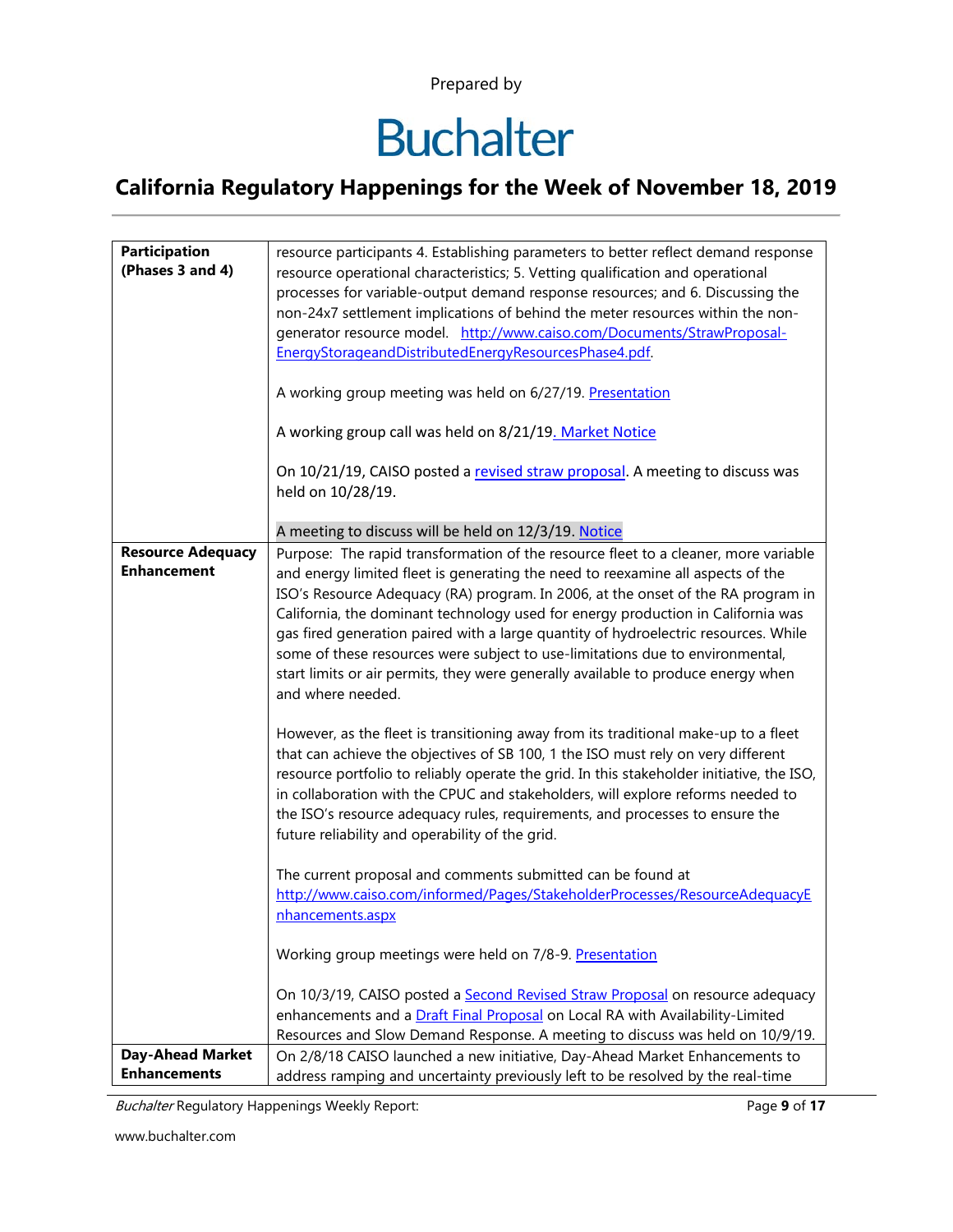## **Buchalter**

#### **California Regulatory Happenings for the Week of November 18, 2019**

|                    | market. Enhancements to be considered include combining the Integrated Forward<br>Market with the Residual Unit Commitment process, changing the day-ahead<br>scheduling granularity from hourly to 15-minute and adding an imbalance reserve<br>product.                                                                                                                                                                                                                                                                                                                                                                                                              |  |  |  |  |  |
|--------------------|------------------------------------------------------------------------------------------------------------------------------------------------------------------------------------------------------------------------------------------------------------------------------------------------------------------------------------------------------------------------------------------------------------------------------------------------------------------------------------------------------------------------------------------------------------------------------------------------------------------------------------------------------------------------|--|--|--|--|--|
|                    | The CAISO dropped the effort to achieve a 15-minute granularity due to waning<br>interest. Phase 2 will continue the efforts to develop a day-ahead product to<br>procure 15-minute ramp capability and uncertainty needs in the real-time, with<br>implementation planned for the Fall of 2021.                                                                                                                                                                                                                                                                                                                                                                       |  |  |  |  |  |
|                    | A Technical Workshop was held June 20 to discuss proposed options for<br>developing a new day-ahead product that will address ramping needs between<br>intervals and uncertainty that can occur between the day-ahead and real-time<br>markets. The agenda and presentation is available<br>at http://www.caiso.com/informed/Pages/StakeholderProcesses/Day-<br>AheadMarketEnhancements.aspx.                                                                                                                                                                                                                                                                          |  |  |  |  |  |
|                    | A working group meeting was held on 8/13/19. Market Notice. This meeting<br>reviewed comments received from the June workshop and continued discussions<br>on the proposed design options. Presentation                                                                                                                                                                                                                                                                                                                                                                                                                                                                |  |  |  |  |  |
| Storage as a       | Through this initiative, the ISO will explore how to enable storage providing cost-                                                                                                                                                                                                                                                                                                                                                                                                                                                                                                                                                                                    |  |  |  |  |  |
| transmission asset | based transmission services to also participate in ISO markets and receive market                                                                                                                                                                                                                                                                                                                                                                                                                                                                                                                                                                                      |  |  |  |  |  |
|                    | revenues to provide ratepayer benefits and greater flexibility to the grid. A web                                                                                                                                                                                                                                                                                                                                                                                                                                                                                                                                                                                      |  |  |  |  |  |
|                    | conference was held on January 14, 2019. This initiative is currently inactive.                                                                                                                                                                                                                                                                                                                                                                                                                                                                                                                                                                                        |  |  |  |  |  |
| 2019-2020          | The California ISO 2019-2020 transmission planning cycle involves key stakeholder                                                                                                                                                                                                                                                                                                                                                                                                                                                                                                                                                                                      |  |  |  |  |  |
| transmission       | activities from 2019 through early 2020. Each year, the ISO conducts its                                                                                                                                                                                                                                                                                                                                                                                                                                                                                                                                                                                               |  |  |  |  |  |
| planning process   | transmission planning process to identify potential system limitations as well as<br>opportunities for system reinforcements that improve reliability and efficiency. The<br>transmission planning process core product is the ISO Transmission Plan, which<br>provides an evaluation of the ISO control grid, examines conventional grid<br>reliability requirements and projects, summarizes key collaborative activities and<br>provides details on key study areas and associated findings. Background and<br>materials such as studies may be found at:<br>http://www.caiso.com/planning/Pages/TransmissionPlanning/2019-<br>2020TransmissionPlanningProcess.aspx |  |  |  |  |  |
|                    | On 8/16/19 the CAISO posted the 2019-2020 preliminary reliability assessment<br>results.                                                                                                                                                                                                                                                                                                                                                                                                                                                                                                                                                                               |  |  |  |  |  |
|                    | A meeting was held on 9/25-26/19. Market Notice.                                                                                                                                                                                                                                                                                                                                                                                                                                                                                                                                                                                                                       |  |  |  |  |  |
|                    | A meeting was held on 11/18/19. Presentation                                                                                                                                                                                                                                                                                                                                                                                                                                                                                                                                                                                                                           |  |  |  |  |  |

Buchalter Regulatory Happenings Weekly Report: Page **10** of **17**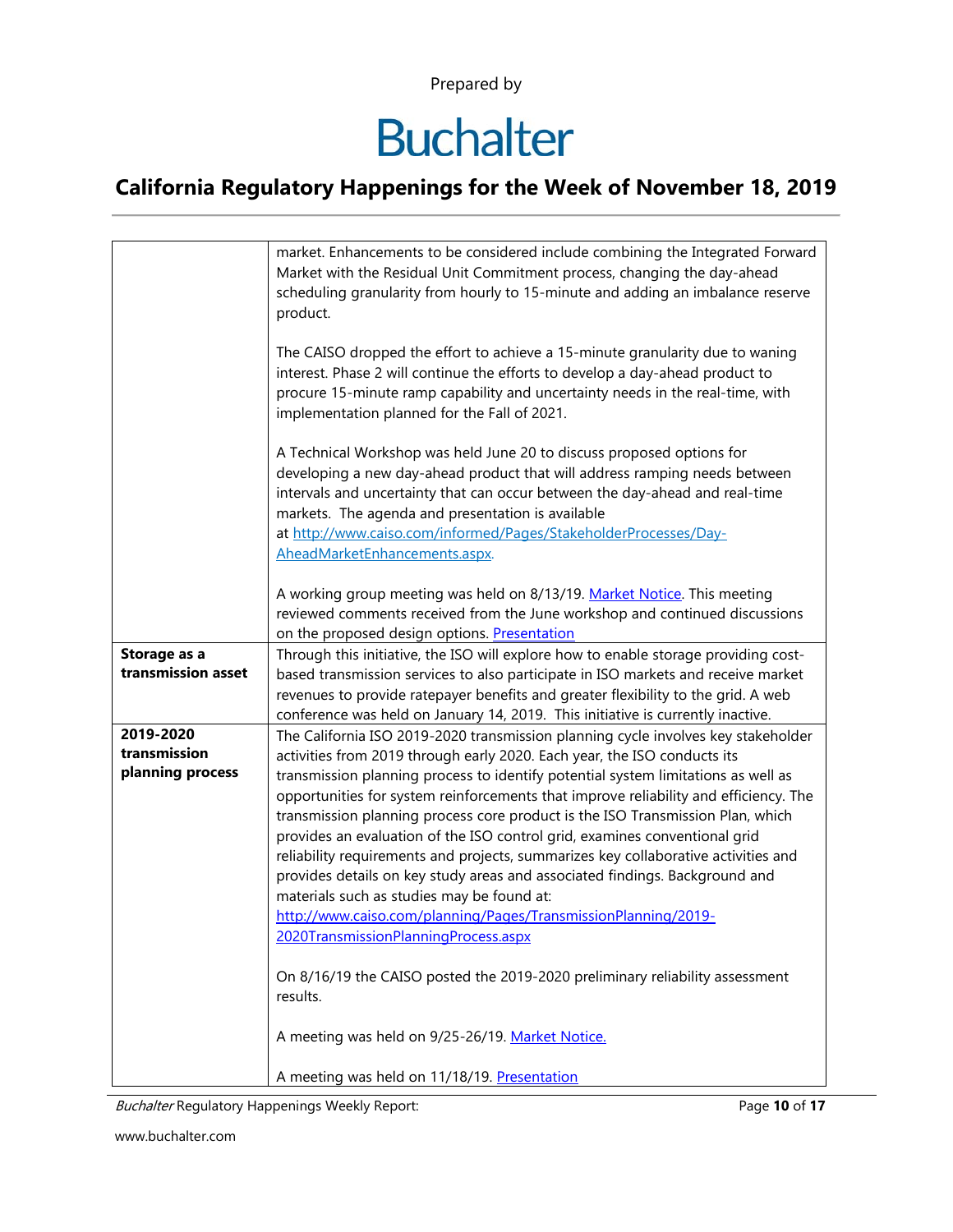### **Buchalter**

#### **California Regulatory Happenings for the Week of November 18, 2019**

|                          | <b>Market Notice</b>                                                                                                     |  |  |  |  |  |  |
|--------------------------|--------------------------------------------------------------------------------------------------------------------------|--|--|--|--|--|--|
| <b>Interconnection</b>   | On 7/17/19 CAISO held a web conference to discuss proposed tariff revisions and                                          |  |  |  |  |  |  |
| process                  | interconnection process enhancements.                                                                                    |  |  |  |  |  |  |
| enhancements             |                                                                                                                          |  |  |  |  |  |  |
|                          | On 8/14/19 CAISO posted the final tariff revisions. Market Notice                                                        |  |  |  |  |  |  |
|                          | A tariff amendment was filed at FERC on 8/23/19. FERC accepted the tariff                                                |  |  |  |  |  |  |
|                          | amendments via Letter Order on 10/18/19.                                                                                 |  |  |  |  |  |  |
| <b>Market Settlement</b> | On 6/11/19 CAISO issued an <i>issue paper and straw proposal</i> to change the market                                    |  |  |  |  |  |  |
| <b>Timeline</b>          | settlement timeline to reduce market participant financial exposure by producing                                         |  |  |  |  |  |  |
|                          | initial settlement statements that will approximate more the final settlement, allow                                     |  |  |  |  |  |  |
|                          | sufficient time for the CAISO and market participants to resolve disputes and                                            |  |  |  |  |  |  |
|                          | reduce CAISO and market participant administrative costs associated with low-                                            |  |  |  |  |  |  |
|                          | value settlement re-calculation efforts. A meeting to discuss was held on 6/13/19.                                       |  |  |  |  |  |  |
|                          | On 8/15/19 CAISO posted a revised straw proposal and sample payments calendar.                                           |  |  |  |  |  |  |
|                          | A web conference to discuss was held on 8/22/19. Market Notice                                                           |  |  |  |  |  |  |
|                          | On 9/24/19, CAISO posted the Draft Final Proposal and associated documents. A<br>meeting to discuss was held on 9/30/19. |  |  |  |  |  |  |

### **Federal Energy Regulatory Commission**

| <b>Issue</b>                                                           | <b>Latest Developments</b>                                                                                                                                                                                                                                                                                                                                                               |  |  |  |  |  |
|------------------------------------------------------------------------|------------------------------------------------------------------------------------------------------------------------------------------------------------------------------------------------------------------------------------------------------------------------------------------------------------------------------------------------------------------------------------------|--|--|--|--|--|
| <b>Federal Energy</b><br><b>Regulatory</b>                             | The next Commission meeting is December 19, 2019.                                                                                                                                                                                                                                                                                                                                        |  |  |  |  |  |
| <b>Commission</b>                                                      |                                                                                                                                                                                                                                                                                                                                                                                          |  |  |  |  |  |
| <b>Grid Reliability and</b><br><b>Resilience Pricing</b><br>$(AD18-7)$ | On 1/8/18 FERC initiated this proceeding after terminating RM18-1, a rulemaking<br>tasked with evaluating the DOE pricing proposal. This proceeding will holistically<br>examine the resiliency of the market and asks RTOs and ISOs to provide<br>information on whether the Commission needs to act regarding resiliency. A large<br>number of comments were submitted on May 9, 2019. |  |  |  |  |  |
| <b>NERC Reliability</b><br>RD19-3-000                                  | A Technical Conference was held on June 27, 2019. The purpose of the conference<br>is to discuss policy issues related to the reliability of the Bulk-Power System.<br>FERC issued a Staff Report on Lessons Learned<br>from Commission-Led CIP Reliability Audits<br>https://www.ferc.gov/legal/staff-reports/2019/2018-report-audits.pdf                                               |  |  |  |  |  |

Buchalter Regulatory Happenings Weekly Report: Page **11** of **17**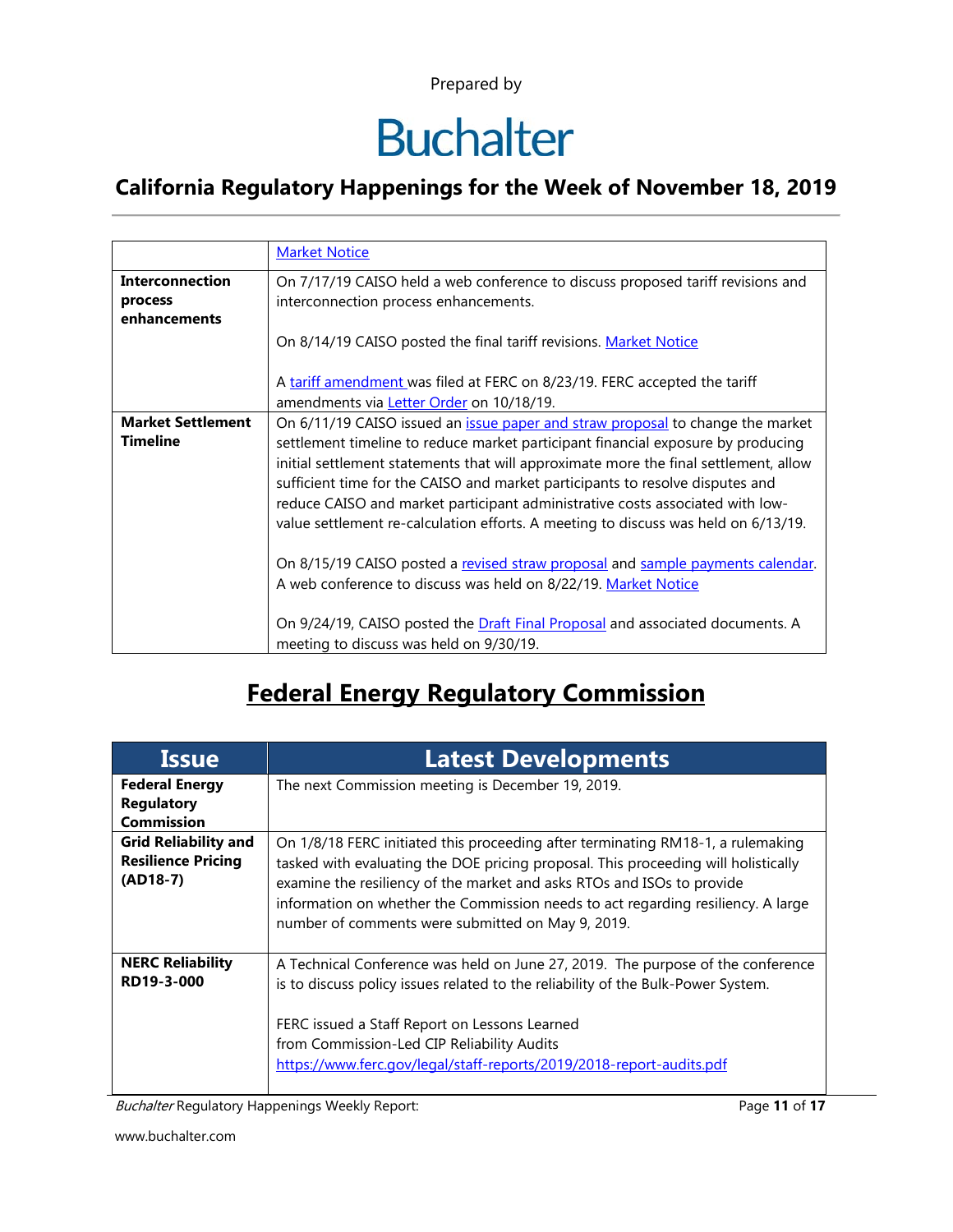## **Buchalter**

#### **California Regulatory Happenings for the Week of November 18, 2019**

|                                                                 | FERC issued a Notice of Proposed Rulemaking to adopt a new Reliability Standard<br>CIP-012-1 to mitigate cybersecurity risks associated with communications between<br>bulk electric system Control Centers. Link                                                                                                                                                                                                                                                                                                                                                                                                                                                                                                                                                                                                                                                                         |  |  |  |  |  |
|-----------------------------------------------------------------|-------------------------------------------------------------------------------------------------------------------------------------------------------------------------------------------------------------------------------------------------------------------------------------------------------------------------------------------------------------------------------------------------------------------------------------------------------------------------------------------------------------------------------------------------------------------------------------------------------------------------------------------------------------------------------------------------------------------------------------------------------------------------------------------------------------------------------------------------------------------------------------------|--|--|--|--|--|
|                                                                 | FERC approved a new Critical Infrastructure Protection Reliability Standard (CIP<br>008-6) to require reporting of cyber security incidents that either compromise or<br>attempt to compromise Electronic Security Perimeters, Electronic Access Control or<br>Monitoring Systems, and Physical Security Perimeters associated cyber systems.<br>The new Reliability Standard also encompasses disruptions or attempts to disrupt<br>the operation of a bulk electric system cyber<br>system. https://www.ferc.gov/media/news-releases/2019/2019-2/06-20-19-E-<br>2.asp#.XQwP8IhKjcs                                                                                                                                                                                                                                                                                                      |  |  |  |  |  |
|                                                                 | At the June 20, 2019 meeting the Commission initiated a proposed rulemaking to<br>approve Reliability Standard TPL-001-5 (Transmission System Planning<br>Performance Requirements) submitted by the North American Electric Reliability<br>Corporation (NERC) that revises the current standard to address (1) reliability<br>issues concerning the study of single points of failure of protection systems; and<br>(2) directives from a previous Commission order (Order No. 786) regarding<br>planned maintenance outages and stability analysis for spare equipment strategy.<br>In addition, the NOPR proposes to direct NERC to develop and submit<br>modifications to the NERC Reliability Standard to require corrective action plans<br>for protection system single points of failure in combination with a 3-phase fault if<br>planning studies indicate potential cascading. |  |  |  |  |  |
| <b>Return on Equity</b><br><b>Policy Review</b><br>(PL19-4-000) | FERC opened a Notice of Inquiry PL19-4-000 to examine whether, and if so how, to<br>revise its policies on determining the return on equity (ROE) used in setting rates<br>charged by jurisdictional public utilities.                                                                                                                                                                                                                                                                                                                                                                                                                                                                                                                                                                                                                                                                    |  |  |  |  |  |
|                                                                 | This step follows the 2017 decision <i>Emera Maine v. FERC</i> (854 F.3d 9) that reversed<br>and vacated Opinion No. 531. In that opinion, FERC set the ROE for New England<br>Transmission Owners at the midpoint of the upper half of the zone of<br>reasonableness produced by a two-step discounted cash flow (DCF) analysis.<br>Although the court did not expressly question the Commission's specific finding, it<br>did conclude that FERC failed to show that setting the ROE at the upper midpoint,<br>rather than the midpoint, was just and reasonable.                                                                                                                                                                                                                                                                                                                       |  |  |  |  |  |
|                                                                 | Following the court's ruling, the Commission issued two orders proposing an<br>alternative ROE methodology and establishing a paper hearing on whether and<br>how it should apply to ROE complaint proceedings in New England and the<br>Midcontinent Independent System Operator. Those orders proposed to change<br>FERC's approach for determining base ROE by giving equal weight to four financial                                                                                                                                                                                                                                                                                                                                                                                                                                                                                   |  |  |  |  |  |

Buchalter Regulatory Happenings Weekly Report: Page **12** of **17**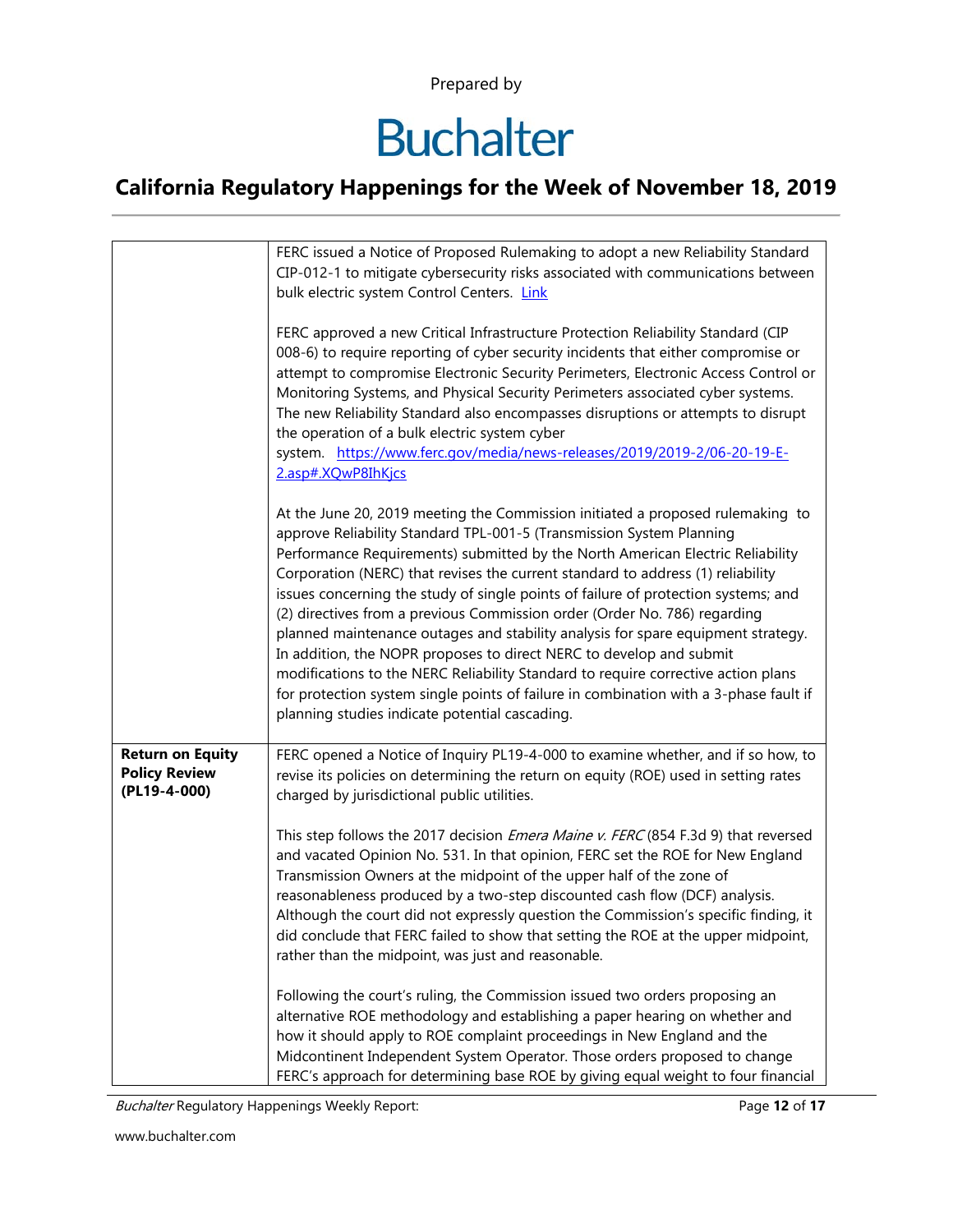## **Buchalter**

|                                       | models instead of primarily relying on the DCF methodology. Comments on the          |  |  |  |  |  |  |
|---------------------------------------|--------------------------------------------------------------------------------------|--|--|--|--|--|--|
|                                       | Notice of Inquiry were due in mid-June.                                              |  |  |  |  |  |  |
| <b>Electric</b>                       | FERC issued a Notice of Inquiry PL19-3-000 into possible improvements to its         |  |  |  |  |  |  |
| <b>Transmission</b>                   | electric transmission incentives policy to ensure that it appropriately encourages   |  |  |  |  |  |  |
| <b>Incentives Policy</b>              | the development of the infrastructure needed to ensure grid reliability and reduce   |  |  |  |  |  |  |
| (PL19-3-000)                          | congestion to reduce the cost of power for consumers. The NOI recognizes that        |  |  |  |  |  |  |
|                                       | nearly 13 years have passed since the issuance of Order No. 679. Since then, there   |  |  |  |  |  |  |
|                                       | have been a number of significant developments in how transmission is planned,       |  |  |  |  |  |  |
|                                       | developed, operated, and maintained. The NOI examines whether incentives             |  |  |  |  |  |  |
|                                       | should continue to be granted based on a project's risks and challenges or should    |  |  |  |  |  |  |
|                                       | be based on the benefits that a project provide. Examples of other topics            |  |  |  |  |  |  |
|                                       | addressed in the NOI include: consideration of incentives based upon measurable      |  |  |  |  |  |  |
|                                       | criteria for economic efficiency and reliability benefits, providing incentives for  |  |  |  |  |  |  |
|                                       | improvements to existing transmission facilities, considering the costs and benefits |  |  |  |  |  |  |
|                                       |                                                                                      |  |  |  |  |  |  |
|                                       | of projects in awarding incentives, and determining whether to review incentive      |  |  |  |  |  |  |
|                                       | applications on a case-specific or standardized basis.                               |  |  |  |  |  |  |
|                                       |                                                                                      |  |  |  |  |  |  |
|                                       | In addition, the NOI also seeks comment on various ROE incentives, including how     |  |  |  |  |  |  |
|                                       | they interact with the base ROE and other transmission incentives. Finally, the NOI  |  |  |  |  |  |  |
|                                       | seeks input about possible metrics for evaluating the effectiveness of incentives.   |  |  |  |  |  |  |
|                                       | Comments on the NOI were due in mid-June.                                            |  |  |  |  |  |  |
| <b>TECHNICAL</b>                      | Commission staff convened a technical conference (AD19-13-000) on June 25, 26,       |  |  |  |  |  |  |
| <b>CONFERENCE ON</b>                  | and 27, 2019 to discuss opportunities for increasing real-time and day-ahead         |  |  |  |  |  |  |
| <b>INCREASING REAL-</b>               | market efficiency and enhancing the resilience of the bulk power system through      |  |  |  |  |  |  |
| TIME AND DAY-                         | improved software.                                                                   |  |  |  |  |  |  |
| <b>AHEAD MARKET</b>                   |                                                                                      |  |  |  |  |  |  |
| <b>EFFICIENCY AND</b>                 |                                                                                      |  |  |  |  |  |  |
| <b>ENHANCING</b><br><b>RESILIENCE</b> |                                                                                      |  |  |  |  |  |  |
|                                       |                                                                                      |  |  |  |  |  |  |
| <b>THROUGH</b><br><b>IMPROVED</b>     |                                                                                      |  |  |  |  |  |  |
| <b>SOFTWARE</b>                       |                                                                                      |  |  |  |  |  |  |
| (AD19-13-000)                         |                                                                                      |  |  |  |  |  |  |
| <b>Return on Equity</b>               |                                                                                      |  |  |  |  |  |  |
|                                       | On 11/21/19, the Commission adopted a new methodology for determining                |  |  |  |  |  |  |
| <b>Methodology</b>                    | whether a jurisdictional public utility's rate of return on equity is just and       |  |  |  |  |  |  |
|                                       | reasonable under Section 206 of the Federal Power Act. Presentation                  |  |  |  |  |  |  |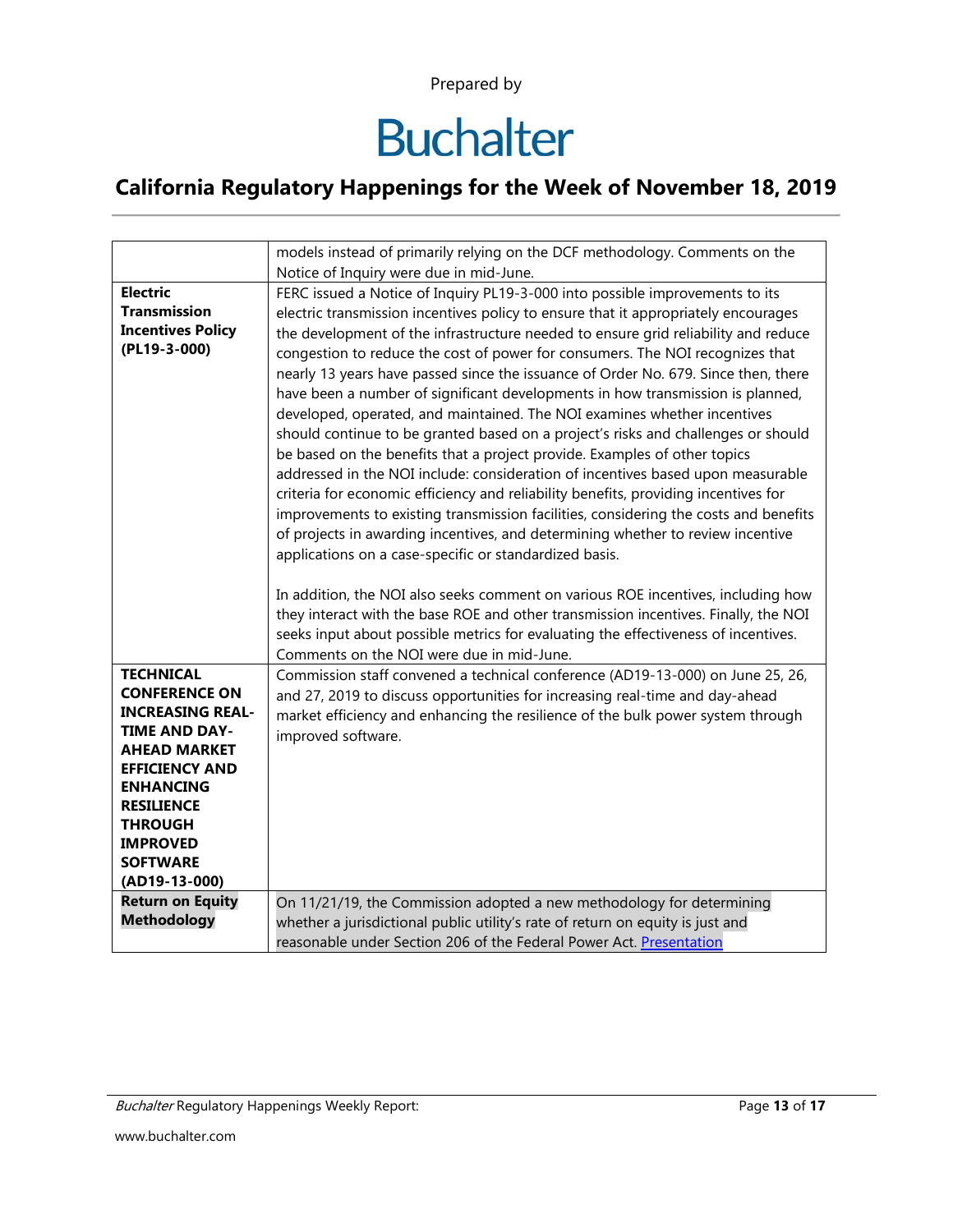### **Buchalter**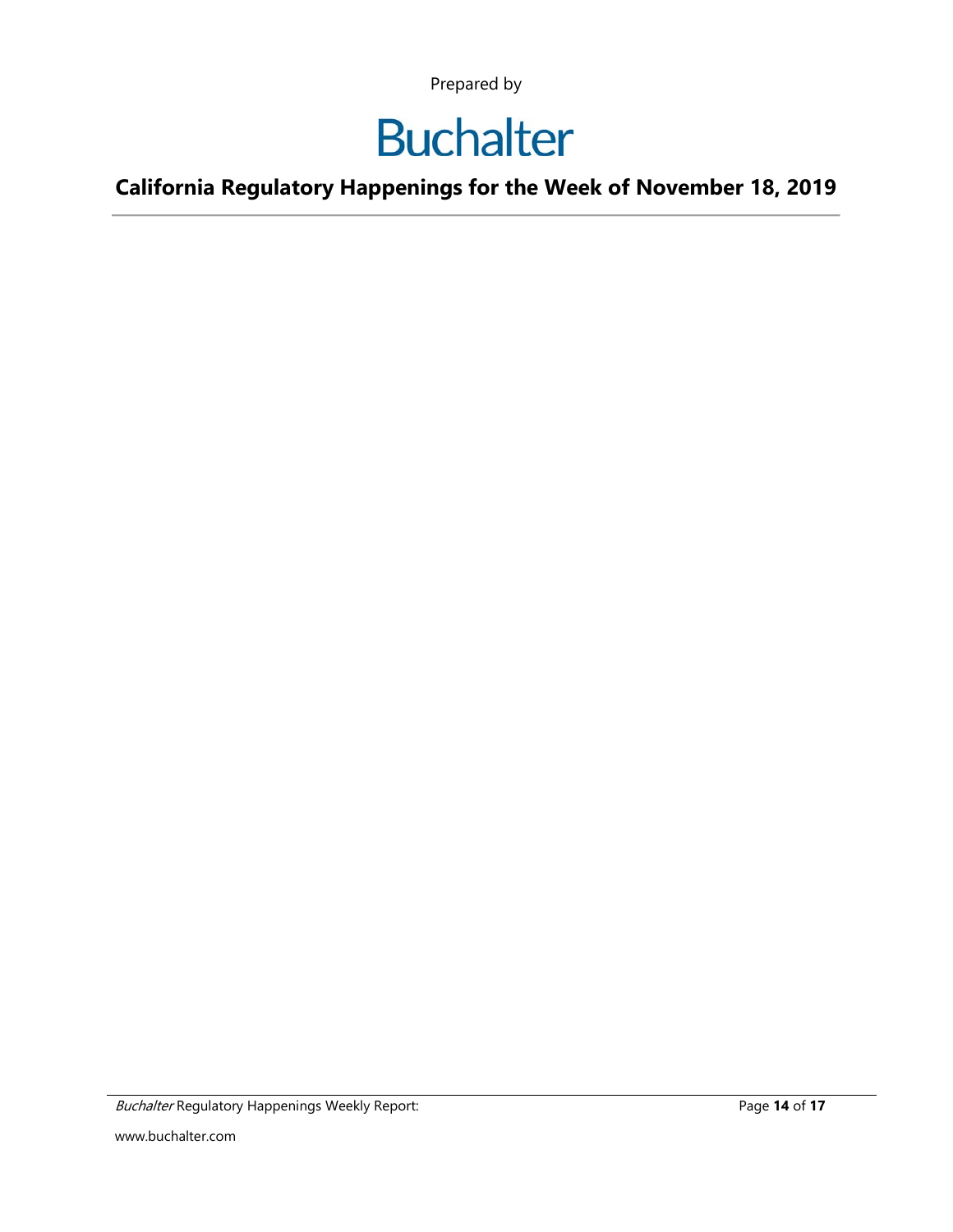# **Buchalter**

### **California Regulatory Happenings for the Week of November 18, 2019**

| <b>UPCOMING MEETINGS</b>                                                                                                                                                                                                                                                         |                                                                                                                                                                                              |                                                                                                                                                                            |                                                                                                                                 |               |  |  |  |  |
|----------------------------------------------------------------------------------------------------------------------------------------------------------------------------------------------------------------------------------------------------------------------------------|----------------------------------------------------------------------------------------------------------------------------------------------------------------------------------------------|----------------------------------------------------------------------------------------------------------------------------------------------------------------------------|---------------------------------------------------------------------------------------------------------------------------------|---------------|--|--|--|--|
| <b>November/December 2019</b>                                                                                                                                                                                                                                                    |                                                                                                                                                                                              |                                                                                                                                                                            |                                                                                                                                 |               |  |  |  |  |
| <b>Monday</b>                                                                                                                                                                                                                                                                    | <b>Tuesday</b>                                                                                                                                                                               | Wednesday                                                                                                                                                                  | <b>Thursday</b>                                                                                                                 | <b>Friday</b> |  |  |  |  |
| 25<br>CAISO webCONF<br>Generation<br>Deliverability<br><b>Assessment Draft</b><br>Tariff Language<br>1pm                                                                                                                                                                         | 26                                                                                                                                                                                           | 27                                                                                                                                                                         | 28                                                                                                                              | 29            |  |  |  |  |
| $\overline{2}$<br>CEC IEPR workshop<br>on 2019 revised<br>electricity and<br>natural gas demand<br>forecast. 10am<br><b>CAISO WebCONF</b><br>Excess Behind the<br>Meter Draft Tariff<br>Language 10am<br><b>CAISO WebCONF</b><br>2020 Final Policy<br>Initiatives Roadmap<br>1pm | $\mathfrak{Z}$<br><b>CAISO Energy</b><br>Storage and DER<br>Phase $4-$<br><b>Technical Working</b><br><b>Group Meeting</b><br>10am<br>CAISO - EIM<br>Regional Issues<br>Forum Meeting<br>1pm | 4<br>CAISO - EIM<br>Governing Body<br>Meeting 12:30pm<br><b>CPUC Prehearing</b><br>conference - de-<br>energization of<br>power lines in<br>dangerous<br>conditions 3:30pm | 5<br><b>CARB</b> meeting<br>10am<br>CPUC meeting<br>10am<br>CPUC workshop -<br>biomethane<br>standards and<br>requirements 10am | 6             |  |  |  |  |

### **Upcoming Meetings**

Buchalter Regulatory Happenings Weekly Report: Page **15** of **17**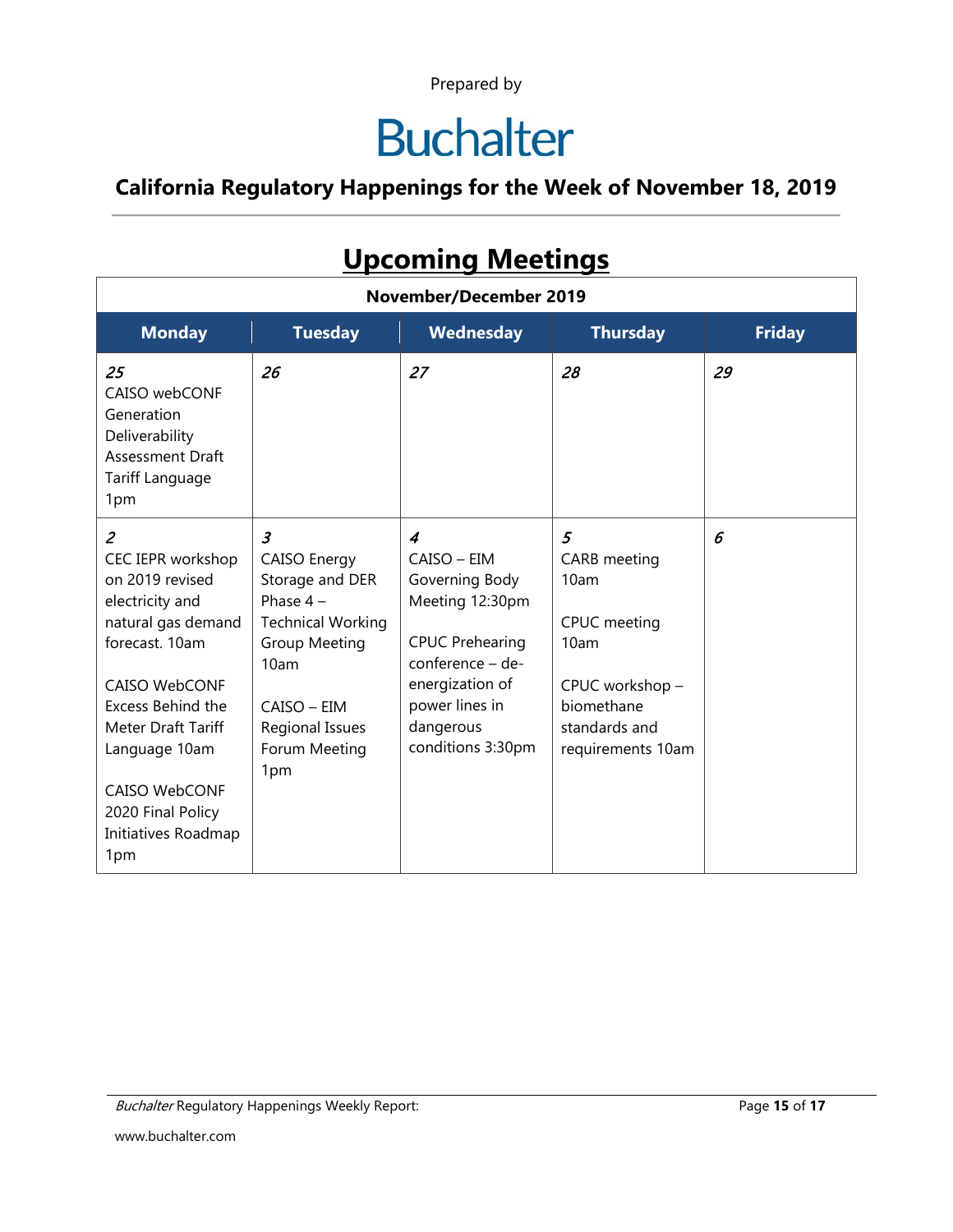### **Buchalter**